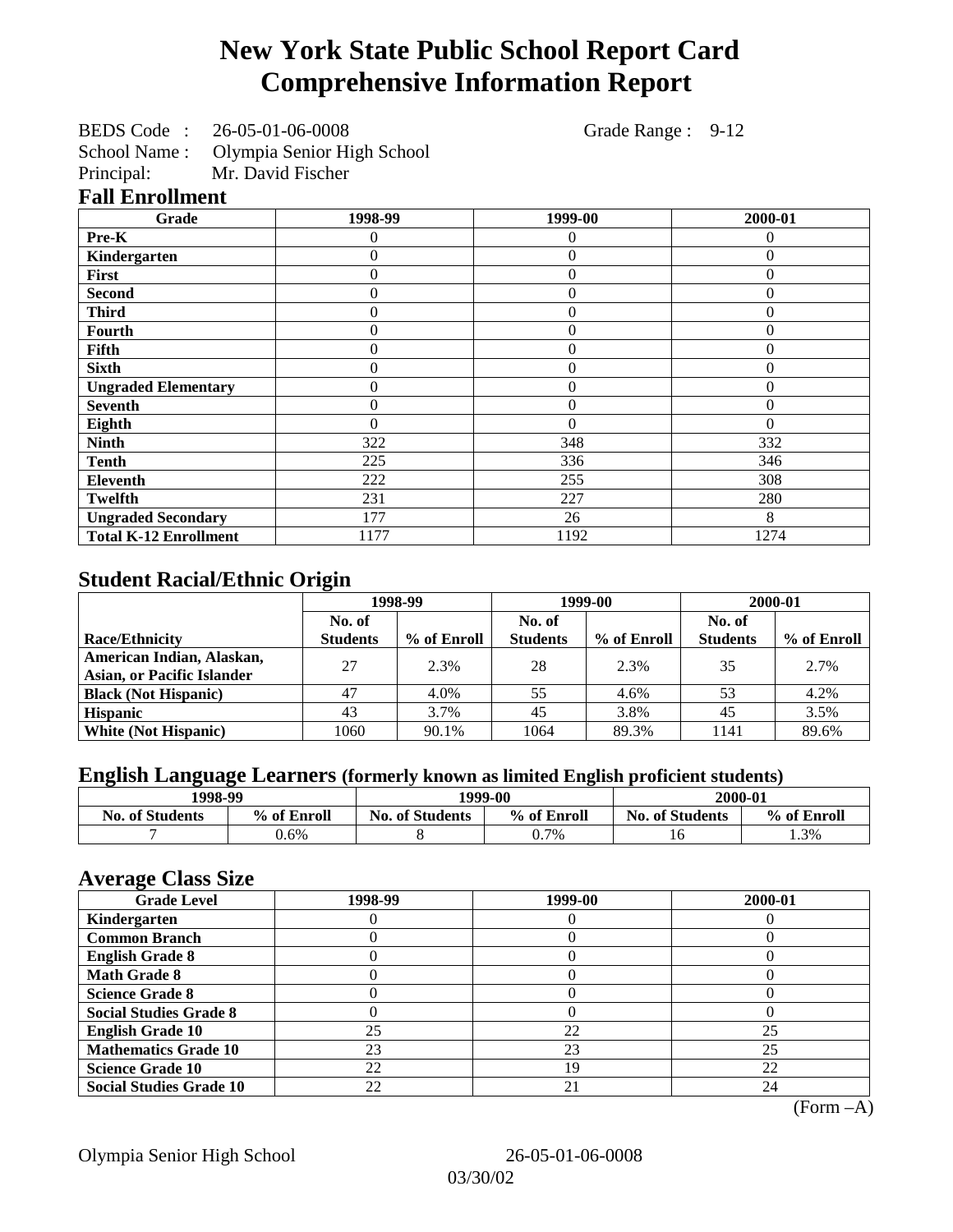## **District Need to Resource Capacity Category**

| <b>N/RC Category</b> | <b>Description</b>                                                  |
|----------------------|---------------------------------------------------------------------|
|                      | This is a school district with average student needs in relation to |
|                      | district resource capacity.                                         |

### **Similar School Group and Description**

| <b>Similar School Group</b> | <b>Description</b>                                                    |
|-----------------------------|-----------------------------------------------------------------------|
| 50                          | All schools in this group are secondary level schools in school       |
|                             | districts with average student needs in relation to district resource |
|                             | capacity. The schools in this group are in the middle range of        |
|                             | student needs for secondary level schools in these districts.         |

**All schools within the same N/RC category are divided into three similar groups defined by the percentage of students in the school who are eligible for the free lunch program and/or who are English Language Learners (formerly known as Limited English proficient).**

### **Attendance and Suspension**

|                               |                 | 1997-98 |                 | 1998-99 | 1999-00         |         |
|-------------------------------|-----------------|---------|-----------------|---------|-----------------|---------|
|                               | No. of          | $%$ of  | No. of          | $%$ of  | No. of          | $%$ of  |
|                               | <b>Students</b> | Enroll. | <b>Students</b> | Enroll. | <b>Students</b> | Enroll. |
| <b>Annual Attendance Rate</b> |                 | 92.0%   |                 | 91.9%   |                 | 93.2%   |
| <b>Student Suspensions</b>    | 169             | 14.6%   | 182             | 15.5%   | 93              | 7.8%    |

## **Student Socioeconomic and Stability Indicators (Percent of Enrollment)**

|                          | 1998-99    | 1999-00 | 2000-01 |
|--------------------------|------------|---------|---------|
| <b>Free Lunch</b>        | 8.6%       | 11.4%   | 10.6%   |
| <b>Reduced Lunch</b>     | 4.8%       | 5.4%    | 5.7%    |
| <b>Public Assistance</b> | $1 - 10\%$ | 1-10%   | 1-10%   |
| <b>Student Stability</b> | 91-100%    | 87%     | 93%     |

### **Staff Counts**

| <b>Staff</b>                            | 2000-01 |
|-----------------------------------------|---------|
| <b>Total Teachers</b>                   | 91      |
| <b>Total Other Professional Staff</b>   | 13      |
| <b>Total Paraprofessionals</b>          |         |
| <b>Teaching out of Certification *</b>  |         |
| <b>Teachers with Temporary Licenses</b> |         |

\*Teaching out of certification more than on an incidental basis.

(Form –B)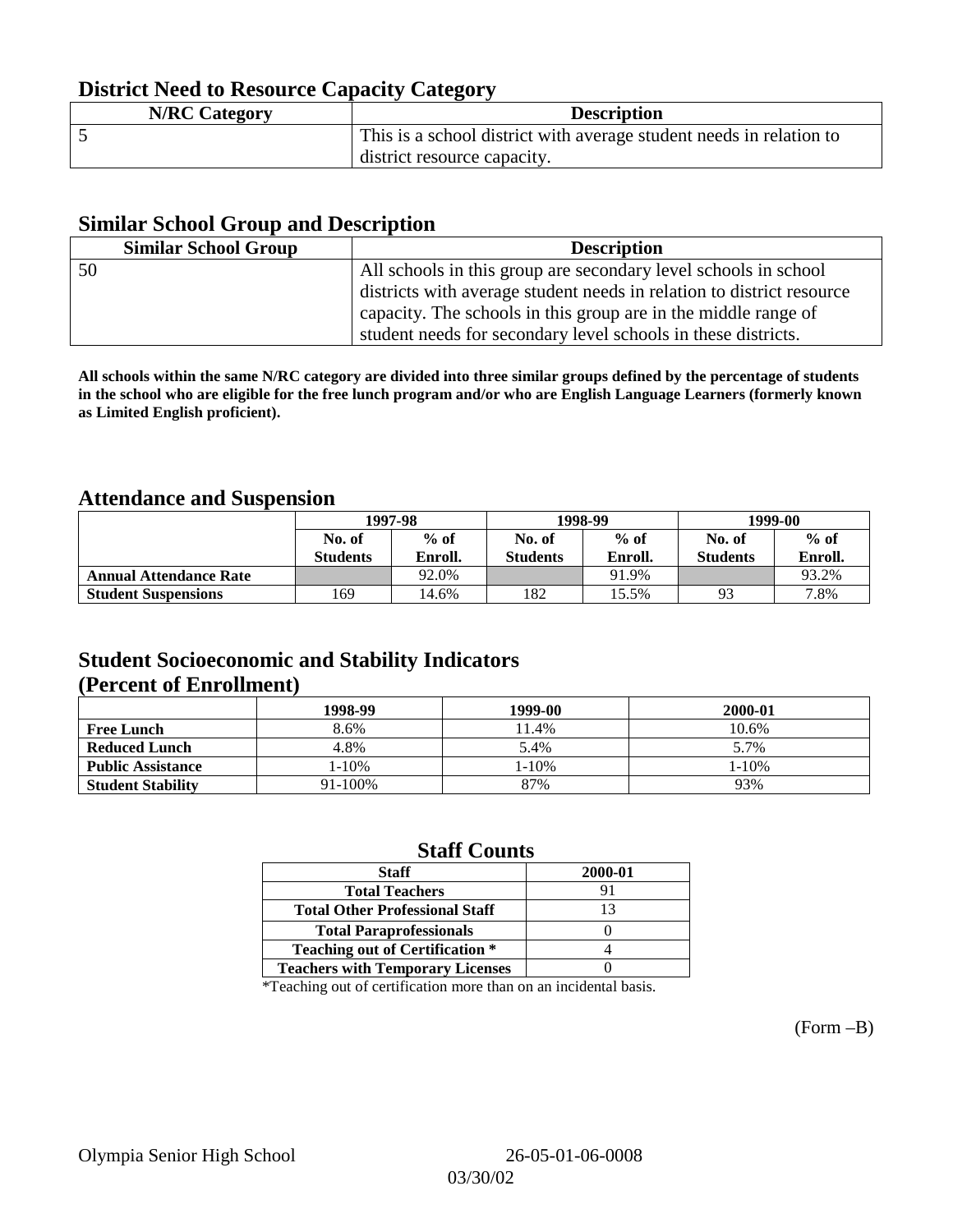# **High School Graduates and Dropouts**

|                           | 1998-99                           |                                                    | 1999-00                   |                                   |                                                    | 2000-01                          |                                   |                                                    |
|---------------------------|-----------------------------------|----------------------------------------------------|---------------------------|-----------------------------------|----------------------------------------------------|----------------------------------|-----------------------------------|----------------------------------------------------|
| Total<br><b>Graduates</b> | <b>Regents</b><br><b>Diplomas</b> | $\frac{6}{6}$<br><b>Regents</b><br><b>Diplomas</b> | Total<br><b>Graduates</b> | <b>Regents</b><br><b>Diplomas</b> | $\frac{0}{0}$<br><b>Regents</b><br><b>Diplomas</b> | <b>Total</b><br><b>Graduates</b> | <b>Regents</b><br><b>Diplomas</b> | $\frac{0}{0}$<br><b>Regents</b><br><b>Diplomas</b> |
| 220                       | 124                               | 56%                                                | 213                       | 121                               | 57%                                                | 220                              | 123                               | 56%                                                |

## **High School Graduates\* Earning Regents Diplomas (All Students)**

## **Distribution of 2000-01 Graduates (All Students)**

|                | To 4-vear    | To 2-year | <b>To Other Post-</b> |                        |                   |       |
|----------------|--------------|-----------|-----------------------|------------------------|-------------------|-------|
|                | College      | College   | <b>Secondary</b>      | <b>To the Military</b> | <b>Employment</b> | Other |
| <b>Number</b>  | $\sim$<br>′б | 94        |                       |                        |                   |       |
| <b>Percent</b> | 35%          | 43%       | 2%                    | 4%                     | $17\%$            | 0%    |

### **2000-01 High School Completers with Disabilities**

| Graduates* | <b>Regents</b><br><b>Diplomas</b> | <b>IEP Diplomas</b><br>or Certificates | <b>All 2000-01</b><br>completers |
|------------|-----------------------------------|----------------------------------------|----------------------------------|
| a          | b)                                | $\mathbf{r}$                           | $(a+c)$                          |
|            |                                   |                                        | 40                               |

\* Local Diplomas (including local diplomas with Regents endorsements)

## **High School Noncompletion Rates**

| $\tilde{\phantom{a}}$ | 1998-99<br>$%$ of<br>No. of |         |                 | 1999-00 | 2000-01         |         |
|-----------------------|-----------------------------|---------|-----------------|---------|-----------------|---------|
|                       |                             |         | No. of          | $%$ of  | No. of          | $%$ of  |
|                       | <b>Students</b>             | Enroll. | <b>Students</b> | Enroll. | <b>Students</b> | Enroll. |
| Dropped out           | $\overline{\phantom{a}}$    | 6.0%    |                 | .0%     |                 | 0.7%    |
| Entered GED program*  | 40                          | 3.4%    |                 | $0.0\%$ | 30              | 2.4%    |

\* The number and percentage of students who entered an alternative program leading to a high school equivalency diploma during each school year.

 $(Form - C)$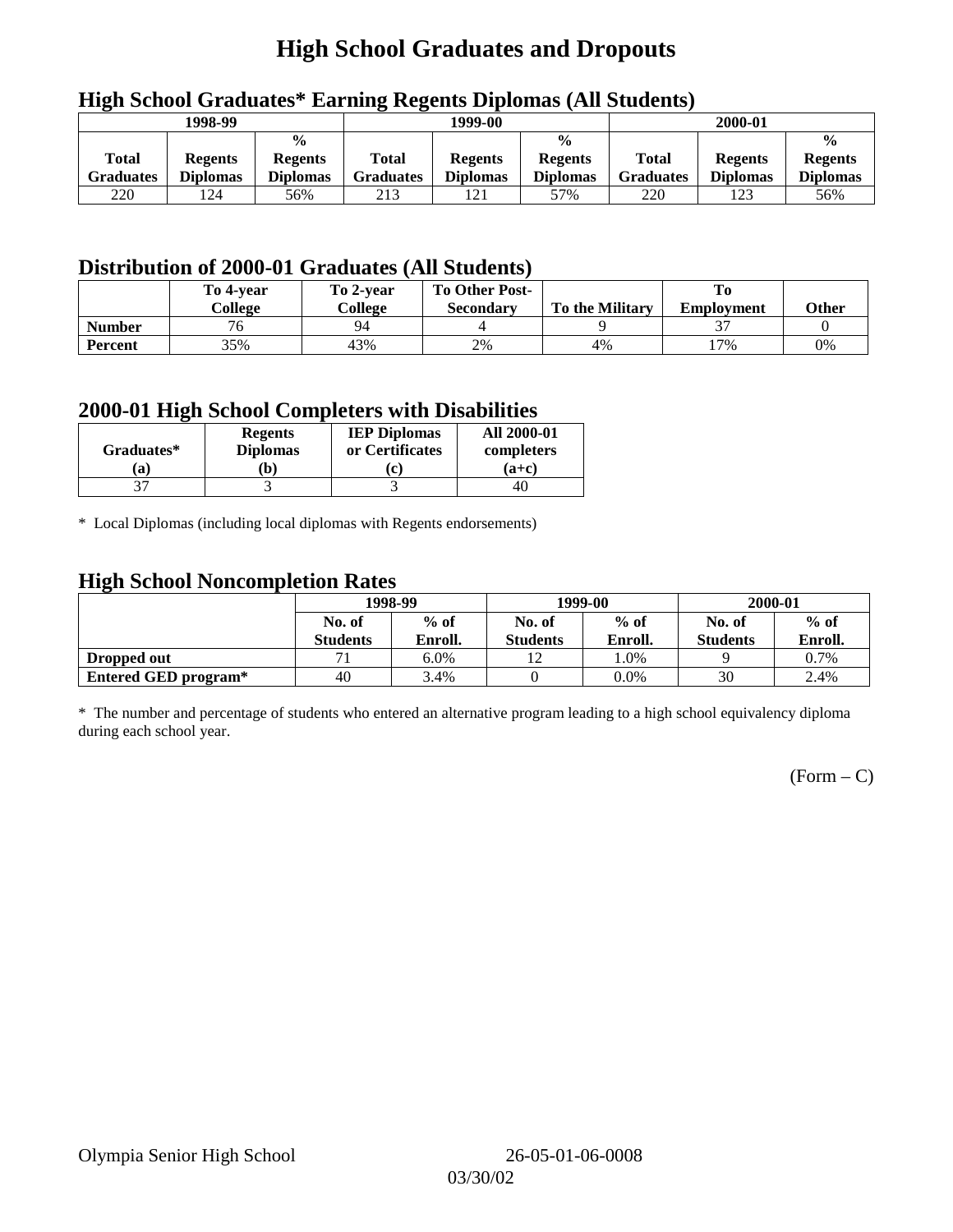# **Second Language Proficiency Examinations**

|                | 1998-99    |           |                   | 1999-00   | 2000-01           |           |  |
|----------------|------------|-----------|-------------------|-----------|-------------------|-----------|--|
| <b>Test</b>    | No. Tested | % Passing | <b>No. Tested</b> | % Passing | <b>No. Tested</b> | % Passing |  |
| French         | 23         | 78%       | 50                | 88%       |                   | 93%       |  |
| <b>German</b>  | 36         | 94%       | 27                | 89%       |                   | 89%       |  |
| <b>Italian</b> |            | 93%       | 4.                | 98%       | 52                | 71%       |  |
| Latin          |            | 0%        |                   | 0%        |                   | 0%        |  |
| <b>Spanish</b> | 136        | 73%       | 221               | 82%       | 108               | 80%       |  |

#### **General Education Students**

### **Students with Disabilities**

|                | 1998-99    |           |                   | 1999-00   | 2000-01           |           |  |
|----------------|------------|-----------|-------------------|-----------|-------------------|-----------|--|
| <b>Test</b>    | No. Tested | % Passing | <b>No. Tested</b> | % Passing | <b>No. Tested</b> | % Passing |  |
| French         | <b>NA</b>  | NA        |                   | 0%        |                   |           |  |
| German         | <b>NA</b>  | NA        |                   |           |                   |           |  |
| Italian        | <b>NA</b>  | NA        |                   | 0%        |                   |           |  |
| Latin          | <b>NA</b>  | <b>NA</b> |                   | $0\%$     |                   | 0%        |  |
| <b>Spanish</b> | NA         | NA        |                   |           |                   | 64%       |  |

**School reports contain data for students with disabilities for the 1999-00 and 2000-01 school years only because of changes in data collection procedures; 1998-99 data do not appear. District reports contain data for all students with disabilities enrolled in the district for the 1998-99, 1999-00 and 2000-01 school years.**

 $(Form - D)$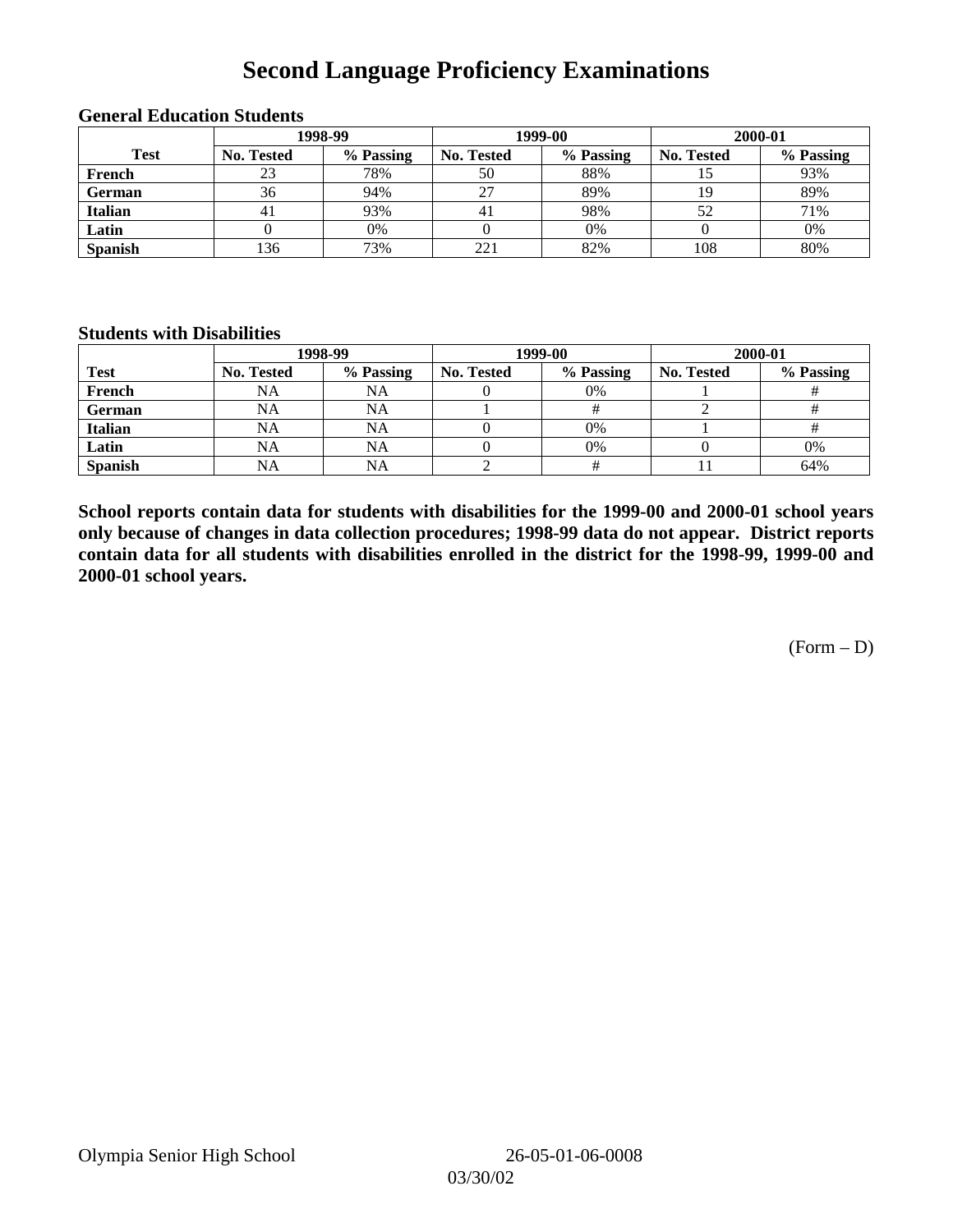# **Regents Competency Tests**

|                       | 1998-99           |           |            | 1999-00   | 2000-01           |           |  |
|-----------------------|-------------------|-----------|------------|-----------|-------------------|-----------|--|
| <b>Test</b>           | <b>No. Tested</b> | % Passing | No. Tested | % Passing | <b>No. Tested</b> | % Passing |  |
| <b>Math</b>           | IJ                | 80%       |            |           |                   | 0%        |  |
| <b>Science</b>        | 62                | 66%       |            | 71%       |                   |           |  |
| <b>Reading</b>        |                   |           |            | 0%        |                   | 83%       |  |
| Writing               |                   | 40%       |            | 0%        | 10                | 100%      |  |
| <b>Global Studies</b> | 22                | 27%       |            |           |                   | 0%        |  |
| US Hist & Gov't.      | 20                | 75%       |            | 67%       |                   |           |  |

#### **General Education Students**

### **Students with Disabilities**

|                       |                   | 1998-99   | 1999-00    |           | 2000-01           |           |
|-----------------------|-------------------|-----------|------------|-----------|-------------------|-----------|
| <b>Test</b>           | <b>No. Tested</b> | % Passing | No. Tested | % Passing | <b>No. Tested</b> | % Passing |
| <b>Math</b>           | NA                | NA        | 25         | 72%       | 16                | 88%       |
| <b>Science</b>        | NA                | <b>NA</b> | 43         | 23%       | 29                | 21%       |
| <b>Reading</b>        | NA                | <b>NA</b> | 15         | 93%       |                   | #         |
| Writing               | NA                | NA        | 20         | 80%       |                   |           |
| <b>Global Studies</b> | NA                | NA        | 71         | 18%       | 48                | 52%       |
| US Hist & Gov't.      | NA                | NA        | 39         | 64%       | 26                | 62%       |

**School reports contain data for students with disabilities for the 1999-00 and 2000-01 school years only because of changes in data collection procedures; 1998-99 data do not appear. District reports contain data for all students with disabilities enrolled in the district for the 1998-99, 1999-00 and 2000-01 school years.**

(Form –E)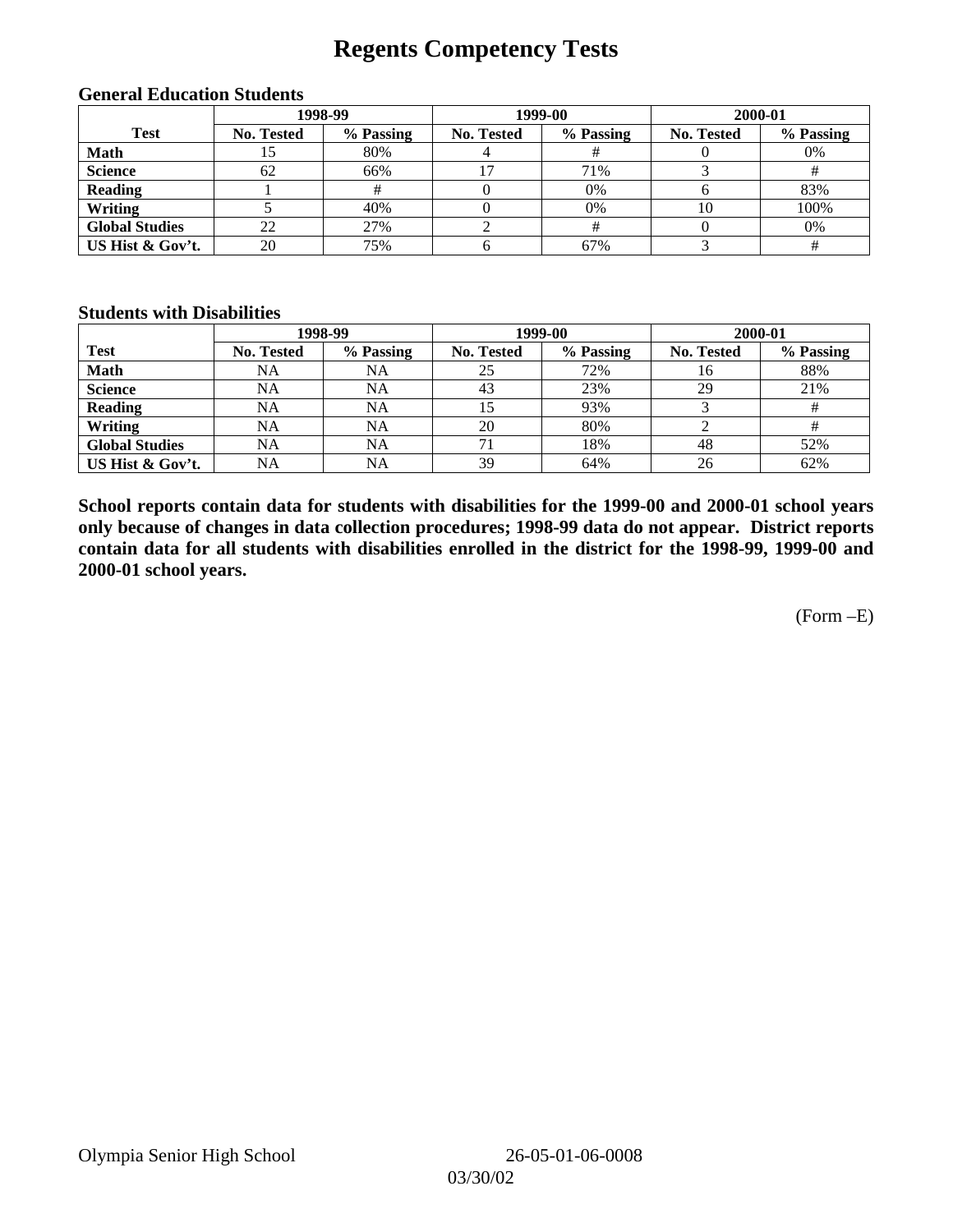|                                                             | <b>All Students</b> |                                                        |                  | <b>Students with Disabilities</b> |                  |                  |  |  |
|-------------------------------------------------------------|---------------------|--------------------------------------------------------|------------------|-----------------------------------|------------------|------------------|--|--|
|                                                             | 1999                | 2000                                                   | 2001             | 1999                              | 2000             | 2001             |  |  |
|                                                             |                     | <b>Comprehensive English</b>                           |                  |                                   |                  |                  |  |  |
| Number Tested                                               | 216                 | 240                                                    | 334              | $\,8\,$                           | 35               | 39               |  |  |
| Number scoring $55 \overline{\text{to } 100}$               | 201                 | 232                                                    | 314              | $\overline{2}$                    | 31               | 30               |  |  |
| Number scoring 65 to 100                                    | 171                 | 190                                                    | 283              | $\overline{0}$                    | $\overline{13}$  | $\overline{19}$  |  |  |
| Number scoring 85 to 100                                    | 21                  | 14                                                     | 60               | $\overline{0}$                    | $\mathbf{1}$     | $\Omega$         |  |  |
| Percentage of Tested Scoring 55-100                         | 93%                 | 97%                                                    | 94%              | 25%                               | 89%              | 77%              |  |  |
| Percentage of Tested Scoring 65-100                         | 79%                 | 79%                                                    | 85%              | 0%                                | 37%              | 49%              |  |  |
| Percentage of Tested Scoring 85-100                         | 10%                 | 6%                                                     | 18%              | $0\%$                             | 3%               | $0\%$            |  |  |
|                                                             |                     | Math I                                                 |                  |                                   |                  |                  |  |  |
| Number Tested                                               | 295                 | 298                                                    | 290              | 48                                | 53               | 50               |  |  |
| Number scoring 55 to 100                                    | $\overline{241}$    | $\overline{242}$                                       | $\overline{271}$ | $\overline{27}$                   | $\overline{28}$  | 40               |  |  |
| Number scoring 65 to 100                                    | 205                 | 214                                                    | 248              | 19                                | 20               | 29               |  |  |
| Number scoring 85 to 100                                    | 67                  | 105                                                    | 125              | 3                                 | $\overline{3}$   | 7                |  |  |
| Percentage of Tested Scoring 55-100                         | 82%                 | 81%                                                    | 93%              | 56%                               | 53%              | 80%              |  |  |
| Percentage of Tested Scoring 65-100                         | 69%                 | 72%                                                    | 86%              | 40%                               | 38%              | 58%              |  |  |
| Percentage of Tested Scoring 85-100                         | 23%                 | 35%                                                    | 43%              | 6%                                | 6%               | 14%              |  |  |
| Math A                                                      |                     |                                                        |                  |                                   |                  |                  |  |  |
| Number Tested                                               | $\boldsymbol{0}$    | $\Omega$                                               | $\boldsymbol{0}$ | $\boldsymbol{0}$                  | $\boldsymbol{0}$ | $\boldsymbol{0}$ |  |  |
| Number scoring $5\overline{5}$ to $100$                     | $\mathbf{0}$        | $\mathbf{0}$                                           | $\overline{0}$   | $\overline{0}$                    | $\mathbf{0}$     | $\mathbf{0}$     |  |  |
| Number scoring 65 to 100                                    | $\mathbf{0}$        | $\mathbf{0}$                                           | $\overline{0}$   | $\mathbf{0}$                      | $\mathbf{0}$     | $\mathbf{0}$     |  |  |
| Number scoring 85 to 100                                    | $\overline{0}$      | $\overline{0}$                                         | $\overline{0}$   | $\overline{0}$                    | $\mathbf{0}$     | $\mathbf{0}$     |  |  |
| Percentage of Tested Scoring 55-100                         | 0%                  | 0%                                                     | 0%               | 0%                                | 0%               | 0%               |  |  |
| Percentage of Tested Scoring 65-100                         | 0%                  | 0%                                                     | 0%               | 0%                                | 0%               | 0%               |  |  |
| Percentage of Tested Scoring 85-100                         | 0%                  | 0%                                                     | 0%               | 0%                                | 0%               | 0%               |  |  |
|                                                             |                     | <b>Global Studies (last administered January 2000)</b> |                  |                                   |                  |                  |  |  |
| Number Tested                                               | 241                 | 305                                                    |                  | 21                                | 39               |                  |  |  |
| Number scoring 55 to 100                                    | 228                 | 290                                                    |                  | $\overline{17}$                   | $\overline{35}$  |                  |  |  |
| Number scoring 65 to 100                                    | $\overline{205}$    | 259                                                    |                  | $\overline{13}$                   | $\overline{24}$  |                  |  |  |
| Number scoring 85 to 100                                    | 68                  | 83                                                     |                  | $\overline{4}$                    | $\overline{2}$   |                  |  |  |
| Percentage of Tested Scoring 55-100                         | 95%                 | 95%                                                    |                  | 81%                               | 90%              |                  |  |  |
| Percentage of Tested Scoring 65-100                         | 85%                 | 85%                                                    |                  | 62%                               | 62%              |                  |  |  |
| Percentage of Tested Scoring 85-100                         | 28%                 | 27%                                                    |                  | 19%                               | 5%               |                  |  |  |
| Global History and Geography (first administered June 2000) |                     |                                                        |                  |                                   |                  |                  |  |  |
| Number Tested                                               |                     | $\theta$                                               | 313              |                                   | $\mathbf{0}$     | 48               |  |  |
| Number scoring 55 to 100                                    |                     | $\mathbf{0}$                                           | 292              |                                   | $\mathbf{0}$     | 36               |  |  |
| Number scoring 65 to 100                                    |                     | $\overline{0}$                                         | $\overline{269}$ |                                   | $\overline{0}$   | $\overline{23}$  |  |  |
| Number scoring 85 to 100                                    |                     | $\overline{0}$                                         | $\overline{73}$  |                                   | $\overline{0}$   | $\Omega$         |  |  |
| Percentage of Tested Scoring 55-100                         |                     | 0%                                                     | 93%              |                                   | 0%               | 75%              |  |  |
| Percentage of Tested Scoring 65-100                         |                     | 0%                                                     | 86%              |                                   | 0%               | 48%              |  |  |
| Percentage of Tested Scoring 85-100                         |                     | 0%                                                     | 23%              |                                   | 0%               | 0%               |  |  |

 $(Form - G)$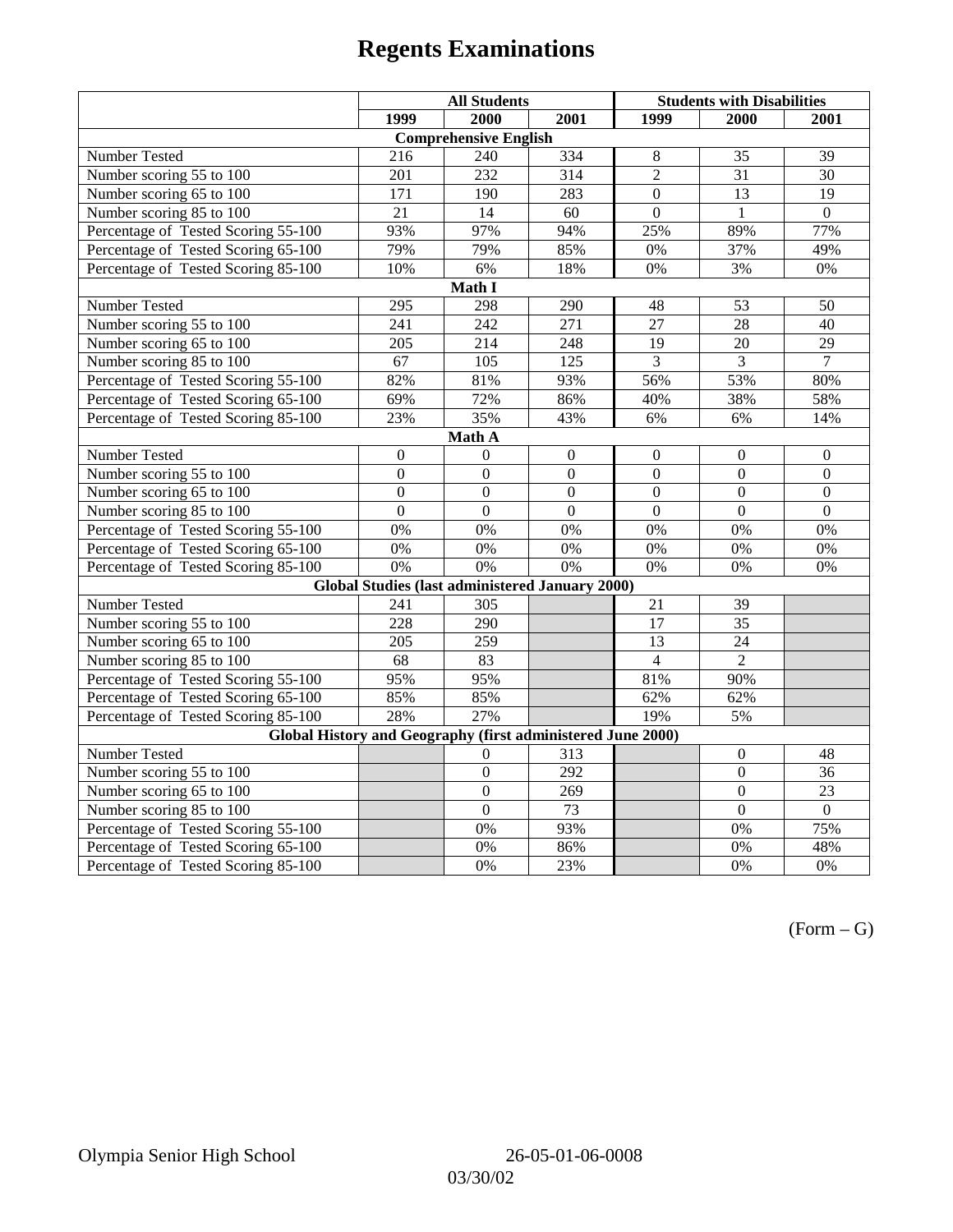|                                                              | <b>All Students</b> |                                                            |      | <b>Students with Disabilities</b> |      |          |
|--------------------------------------------------------------|---------------------|------------------------------------------------------------|------|-----------------------------------|------|----------|
|                                                              | 1999                | 2000                                                       | 2001 | 1999                              | 2000 | 2001     |
| U.S. History and Government (last administered January 2001) |                     |                                                            |      |                                   |      |          |
| Number Tested                                                | 211                 | 222                                                        | 3    | 5                                 | 16   | $\theta$ |
| Number scoring 55 to 100                                     | 191                 | 214                                                        | #    | 4                                 | 16   | $\Omega$ |
| Number scoring 65 to 100                                     | 166                 | 198                                                        | #    | 4                                 | 14   | $\Omega$ |
| Number scoring 85 to 100                                     | 46                  | 46                                                         | #    | $\Omega$                          | 3    | $\Omega$ |
| Percentage of Tested Scoring 55-100                          | 91%                 | 96%                                                        | #    | 80%                               | 100% | $0\%$    |
| Percentage of Tested Scoring 65-100                          | 79%                 | 89%                                                        | #    | 80%                               | 88%  | $0\%$    |
| Percentage of Tested Scoring 85-100                          | 22%                 | 21%                                                        | #    | $0\%$                             | 19%  | $0\%$    |
|                                                              |                     | U.S. History and Government (first administered June 2001) |      |                                   |      |          |
| Number Tested                                                |                     |                                                            | 280  |                                   |      | 33       |
| Number scoring 55 to 100                                     |                     |                                                            | 254  |                                   |      | 20       |
| Number scoring 65 to 100                                     |                     |                                                            | 226  |                                   |      | 11       |
| Number scoring 85 to 100                                     |                     |                                                            | 93   |                                   |      |          |
| Percentage of Tested Scoring 55-100                          |                     |                                                            | 91%  |                                   |      | 61%      |
| Percentage of Tested Scoring 65-100                          |                     |                                                            | 81%  |                                   |      | 33%      |
| Percentage of Tested Scoring 85-100                          |                     |                                                            | 33%  |                                   |      | 3%       |

(Form – H)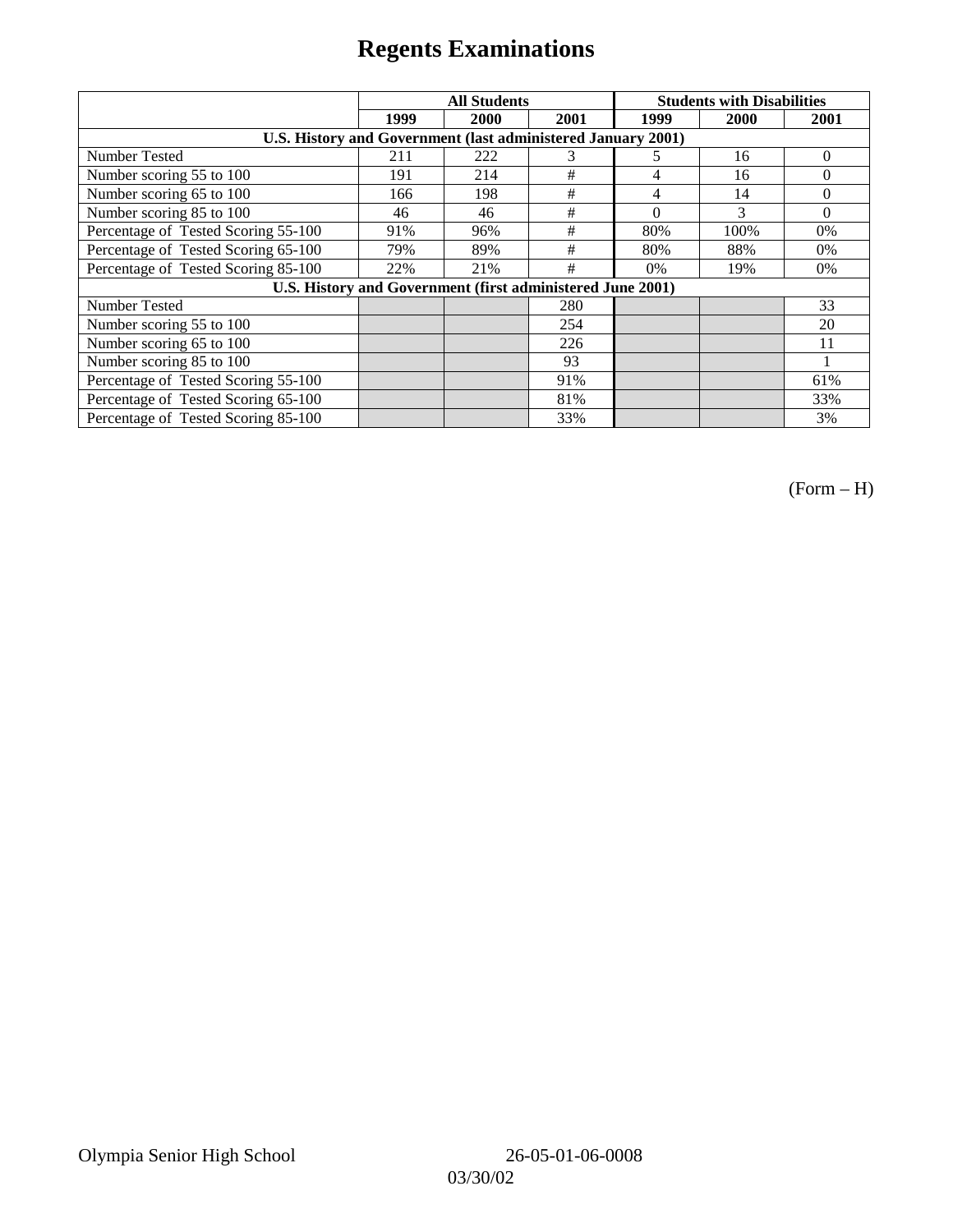# **Average Grade Enrollment**

### **All Students**

| Year | Grade 9<br><b>Enrollment</b><br>(June) | Grade 10<br><b>Enrollment</b><br>(June) | Grade 11<br><b>Enrollment</b><br>(June) | Grade 12<br><b>Enrollment</b><br>(June) | $\mathbf{AGE}^*$ |
|------|----------------------------------------|-----------------------------------------|-----------------------------------------|-----------------------------------------|------------------|
| 1999 | 388                                    | 259                                     | 247                                     | 241                                     | 284              |
| 2000 | 344                                    | 326                                     | 252                                     | 223                                     | 286              |
| 2001 | 340                                    | 329                                     | 309                                     | 243                                     | 305              |

\* In schools with no grade 9 - 12 enrollment, AGE is the grade 8 enrollment

#### **Students with Disabilities**

| Year | Grade 9<br><b>Enrollment</b><br>(June) | Grade 10<br><b>Enrollment</b><br>(June) | Grade 11<br><b>Enrollment</b><br>(June) | Grade 12<br><b>Enrollment</b><br>(June) | $AGE^*$ |
|------|----------------------------------------|-----------------------------------------|-----------------------------------------|-----------------------------------------|---------|
| 1999 | 80                                     | 62                                      | 36                                      | 34                                      | 53      |
| 2000 | 79                                     | 53                                      |                                         | 24                                      | 52      |
| 2001 | 64                                     | 05                                      | 40                                      | 45                                      | 54      |

\* In schools with no grade 9 - 12 enrollment, AGE is the grade 8 enrollment

(Form – I)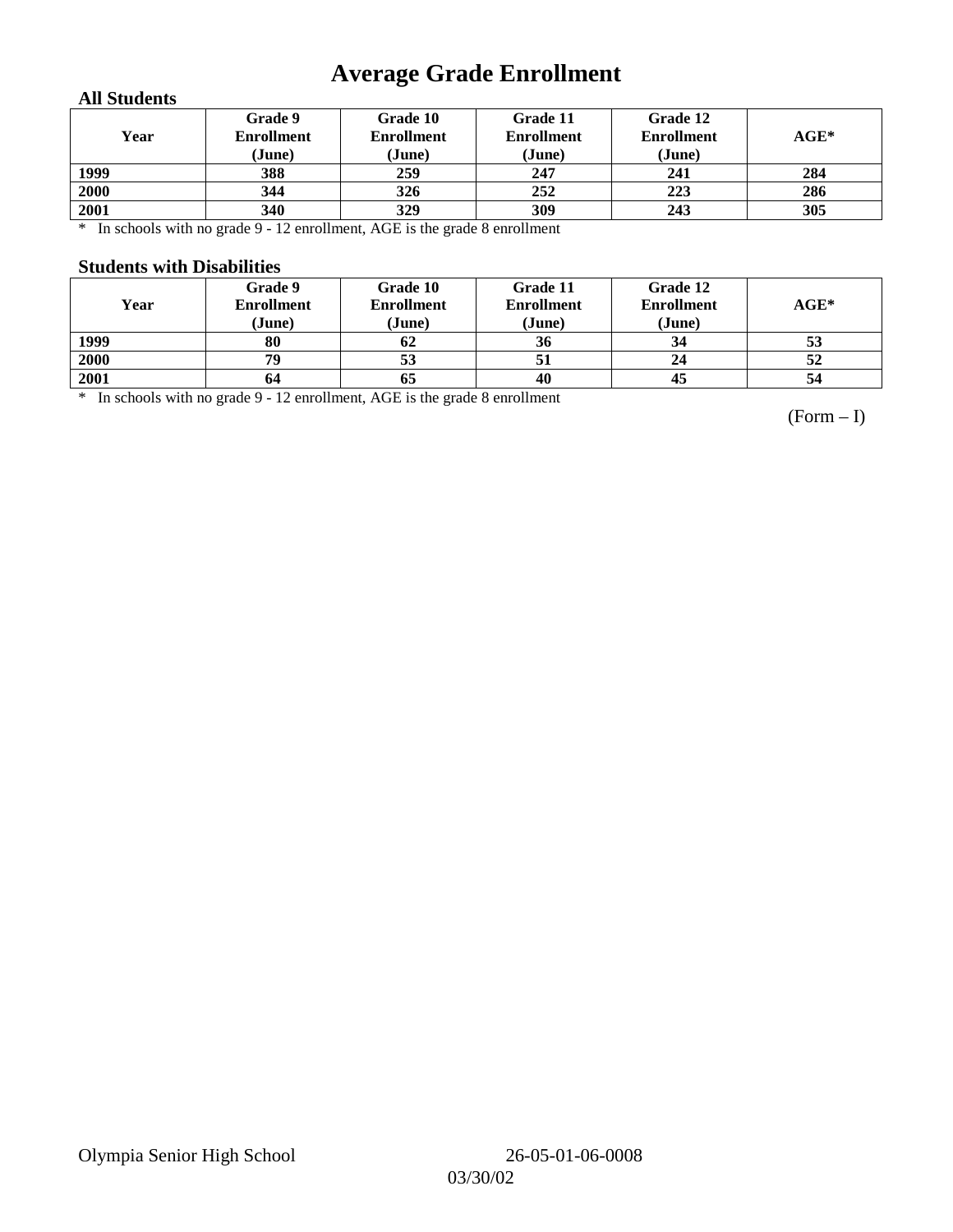|                                       | <b>All Students</b> |                              |                  | <b>Students with Disabilities</b> |                  |                  |
|---------------------------------------|---------------------|------------------------------|------------------|-----------------------------------|------------------|------------------|
|                                       | 1999                | 2000                         | 2001             | 1999                              | 2000             | 2001             |
| <b>Average Grade Enrollment (AGE)</b> | 284                 | 286                          | $\overline{305}$ | 53                                | $\overline{52}$  | $\overline{54}$  |
|                                       |                     | <b>Comprehensive French</b>  |                  |                                   |                  |                  |
| <b>Number Tested</b>                  | 20                  | 39                           | 12               | 1                                 | $\theta$         | $\mathbf{0}$     |
| Number scoring 55 to 100              | $\overline{19}$     | $\overline{35}$              | $\overline{12}$  | $\overline{\overline{H}}$         | $\Omega$         | $\mathbf{0}$     |
| Number scoring 65 to 100              | 18                  | 31                           | 12               | $\#$                              | $\mathbf{0}$     | $\mathbf{0}$     |
| Number scoring 85 to 100              | $\tau$              | $\,8\,$                      | 6                | $\frac{1}{2}$                     | $\mathbf{0}$     | $\mathbf{0}$     |
| Percentage of AGE Tested              | 7%                  | 14%                          | 4%               | $\overline{\#}$                   | 0%               | 0%               |
| Percentage of AGE Scoring 55-100      | 7%                  | 12%                          | 4%               | $\#$                              | 0%               | 0%               |
| Percentage of AGE Scoring 65-100      | 6%                  | 11%                          | 4%               | $\overline{\overline{H}}$         | 0%               | 0%               |
| Percentage of AGE Scoring 85-100      | 2%                  | 3%                           | 2%               | $\overline{\overline{H}}$         | 0%               | 0%               |
| Percentage of Tested Scoring 65-100   | 90%                 | 79%                          | 100%             | #                                 | 0%               | 0%               |
|                                       |                     | <b>Comprehensive Italian</b> |                  |                                   |                  |                  |
| Number Tested                         | 34                  | 50                           | 45               | $\overline{0}$                    | $\overline{0}$   | $\theta$         |
| Number scoring 55 to 100              | $\overline{33}$     | 49                           | 45               | $\overline{0}$                    | $\overline{0}$   | $\boldsymbol{0}$ |
| Number scoring 65 to 100              | 31                  | 47                           | 45               | $\overline{0}$                    | $\mathbf{0}$     | $\mathbf{0}$     |
| Number scoring 85 to 100              | 11                  | $\overline{22}$              | 25               | $\overline{0}$                    | $\overline{0}$   | $\overline{0}$   |
| Percentage of AGE Tested              | 12%                 | 17%                          | 15%              | 0%                                | 0%               | 0%               |
| Percentage of AGE Scoring 55-100      | 12%                 | 17%                          | 15%              | 0%                                | 0%               | 0%               |
| Percentage of AGE Scoring 65-100      | 11%                 | 16%                          | 15%              | 0%                                | 0%               | 0%               |
| Percentage of AGE Scoring 85-100      | 4%                  | $8\%$                        | 8%               | 0%                                | 0%               | 0%               |
| Percentage of Tested Scoring 65-100   | 91%                 | 94%                          | 100%             | 0%                                | 0%               | 0%               |
|                                       |                     | <b>Comprehensive German</b>  |                  |                                   |                  |                  |
| Number Tested                         | 10                  | 40                           | 18               | $\overline{0}$                    | $\mathbf{1}$     | $\mathbf{0}$     |
| Number scoring 55 to 100              | 9                   | 38                           | 18               | $\overline{0}$                    | $\#$             | $\boldsymbol{0}$ |
| Number scoring 65 to 100              | $\overline{7}$      | 38                           | 18               | $\overline{0}$                    | #                | $\boldsymbol{0}$ |
| Number scoring 85 to 100              | $\mathbf{1}$        | $\overline{25}$              | 10               | $\overline{0}$                    | #                | $\overline{0}$   |
| Percentage of AGE Tested              | 4%                  | 14%                          | 6%               | 0%                                | $\#$             | 0%               |
| Percentage of AGE Scoring 55-100      | 3%                  | 13%                          | 6%               | 0%                                | $\#$             | 0%               |
| Percentage of AGE Scoring 65-100      | 2%                  | 13%                          | 6%               | 0%                                | #                | 0%               |
| Percentage of AGE Scoring 85-100      | 0%                  | 9%                           | 3%               | $0\%$                             | #                | 0%               |
| Percentage of Tested Scoring 65-100   | 70%                 | 95%                          | 100%             | $0\%$                             | $\#$             | 0%               |
|                                       |                     | <b>Comprehensive Hebrew</b>  |                  |                                   |                  |                  |
| Number Tested                         | $\boldsymbol{0}$    | $\theta$                     | $\boldsymbol{0}$ | $\boldsymbol{0}$                  | $\boldsymbol{0}$ | $\boldsymbol{0}$ |
| Number scoring 55 to 100              | $\boldsymbol{0}$    | $\mathbf{0}$                 | $\mathbf{0}$     | $\overline{0}$                    | $\mathbf{0}$     | $\mathbf{0}$     |
| Number scoring 65 to 100              | $\boldsymbol{0}$    | $\mathbf{0}$                 | $\mathbf{0}$     | $\overline{0}$                    | $\overline{0}$   | $\mathbf{0}$     |
| Number scoring 85 to 100              | $\overline{0}$      | $\overline{0}$               | $\overline{0}$   | $\overline{0}$                    | $\mathbf{0}$     | $\mathbf{0}$     |
| Percentage of AGE Tested              | 0%                  | 0%                           | 0%               | 0%                                | 0%               | 0%               |
| Percentage of AGE Scoring 55-100      | 0%                  | 0%                           | 0%               | 0%                                | 0%               | 0%               |
| Percentage of AGE Scoring 65-100      | 0%                  | 0%                           | 0%               | 0%                                | 0%               | 0%               |
| Percentage of AGE Scoring 85-100      | 0%                  | 0%                           | 0%               | $0\%$                             | 0%               | 0%               |
| Percentage of Tested Scoring 65-100   | 0%                  | 0%                           | 0%               | 0%                                | 0%               | 0%               |

(Form –J)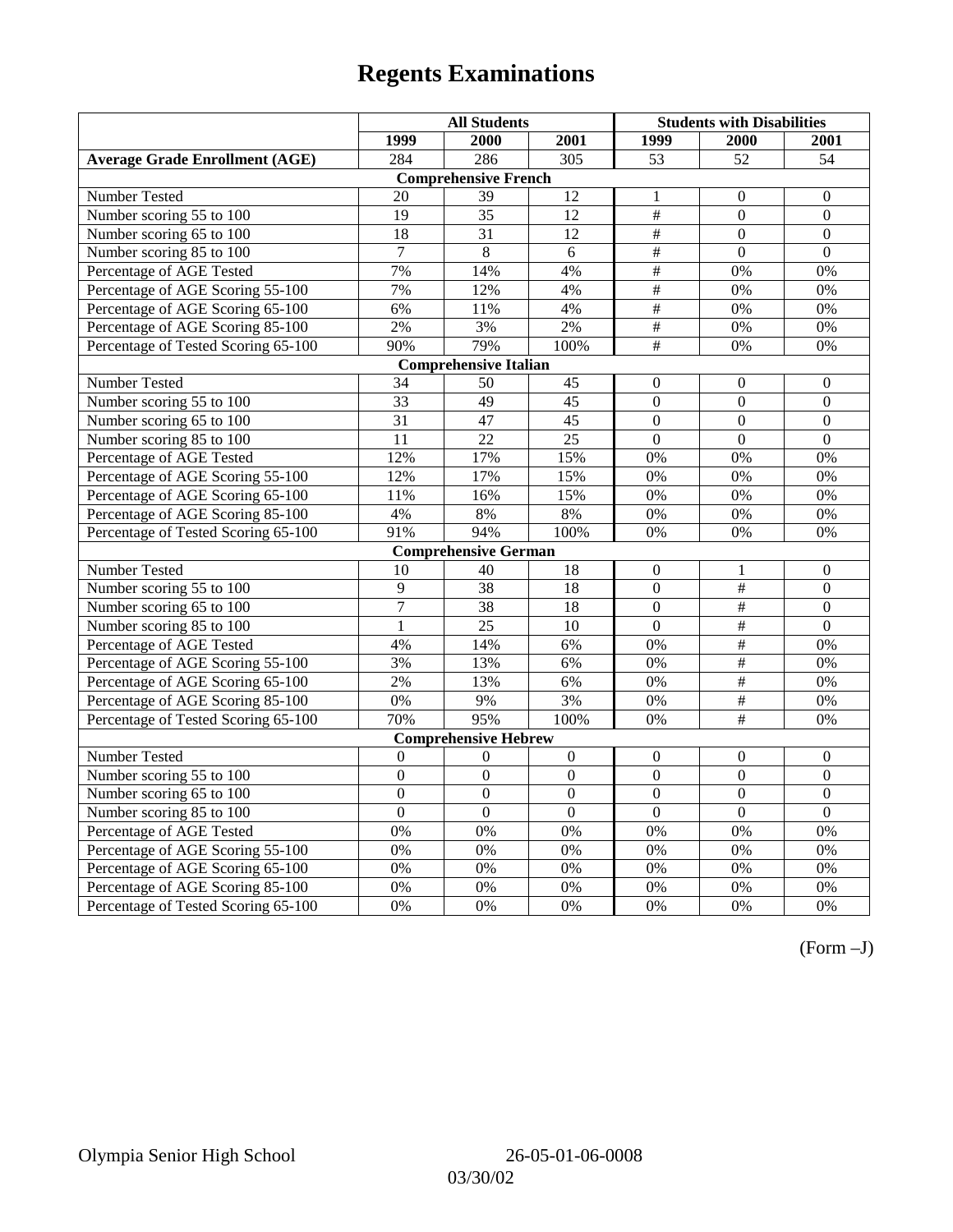|                                       | <b>All Students</b> |                            |                | <b>Students with Disabilities</b> |          |                |  |  |
|---------------------------------------|---------------------|----------------------------|----------------|-----------------------------------|----------|----------------|--|--|
|                                       | 1999                | 2000                       | 2001           | 1999                              | 2000     | 2001           |  |  |
| <b>Average Grade Enrollment (AGE)</b> | 284                 | 286                        | 305            | 53                                | 52       | 54             |  |  |
| <b>Comprehensive Spanish</b>          |                     |                            |                |                                   |          |                |  |  |
| <b>Number Tested</b>                  | 71                  | 199                        | 117            |                                   |          | $\mathbf{0}$   |  |  |
| Number scoring 55 to 100              | 69                  | 189                        | 114            | #                                 | #        | $\Omega$       |  |  |
| Number scoring 65 to 100              | 64                  | 168                        | 110            | #                                 | #        | $\Omega$       |  |  |
| Number scoring 85 to 100              | 22                  | 50                         | 48             | #                                 | #        | $\Omega$       |  |  |
| Percentage of AGE Tested              | 25%                 | 70%                        | 38%            | $\#$                              | $\#$     | 0%             |  |  |
| Percentage of AGE Scoring 55-100      | 24%                 | 66%                        | 37%            | $\#$                              | $\#$     | 0%             |  |  |
| Percentage of AGE Scoring 65-100      | 23%                 | 59%                        | 36%            | #                                 | #        | 0%             |  |  |
| Percentage of AGE Scoring 85-100      | 8%                  | 17%                        | 16%            | #                                 | #        | 0%             |  |  |
| Percentage of Tested Scoring 65-100   | 90%                 | 84%                        | 94%            | #                                 | #        | 0%             |  |  |
|                                       |                     | <b>Comprehensive Latin</b> |                |                                   |          |                |  |  |
| Number Tested                         | 0                   | 0                          | $\mathbf{0}$   | $\theta$                          | $\theta$ | $\overline{0}$ |  |  |
| Number scoring 55 to 100              | $\overline{0}$      | $\overline{0}$             | $\Omega$       | $\theta$                          | $\theta$ | $\Omega$       |  |  |
| Number scoring 65 to 100              | $\mathbf{0}$        | $\mathbf{0}$               | $\Omega$       | $\theta$                          | $\theta$ | $\Omega$       |  |  |
| Number scoring 85 to 100              | $\theta$            | $\theta$                   | $\overline{0}$ | $\theta$                          | $\theta$ | $\Omega$       |  |  |
| Percentage of AGE Tested              | 0%                  | 0%                         | $0\%$          | 0%                                | 0%       | 0%             |  |  |
| Percentage of AGE Scoring 55-100      | 0%                  | 0%                         | 0%             | 0%                                | 0%       | 0%             |  |  |
| Percentage of AGE Scoring 65-100      | 0%                  | 0%                         | 0%             | 0%                                | 0%       | 0%             |  |  |
| Percentage of AGE Scoring 85-100      | 0%                  | 0%                         | 0%             | 0%                                | 0%       | $0\%$          |  |  |
| Percentage of Tested Scoring 65-100   | 0%                  | 0%                         | 0%             | 0%                                | 0%       | $0\%$          |  |  |

(Form – K)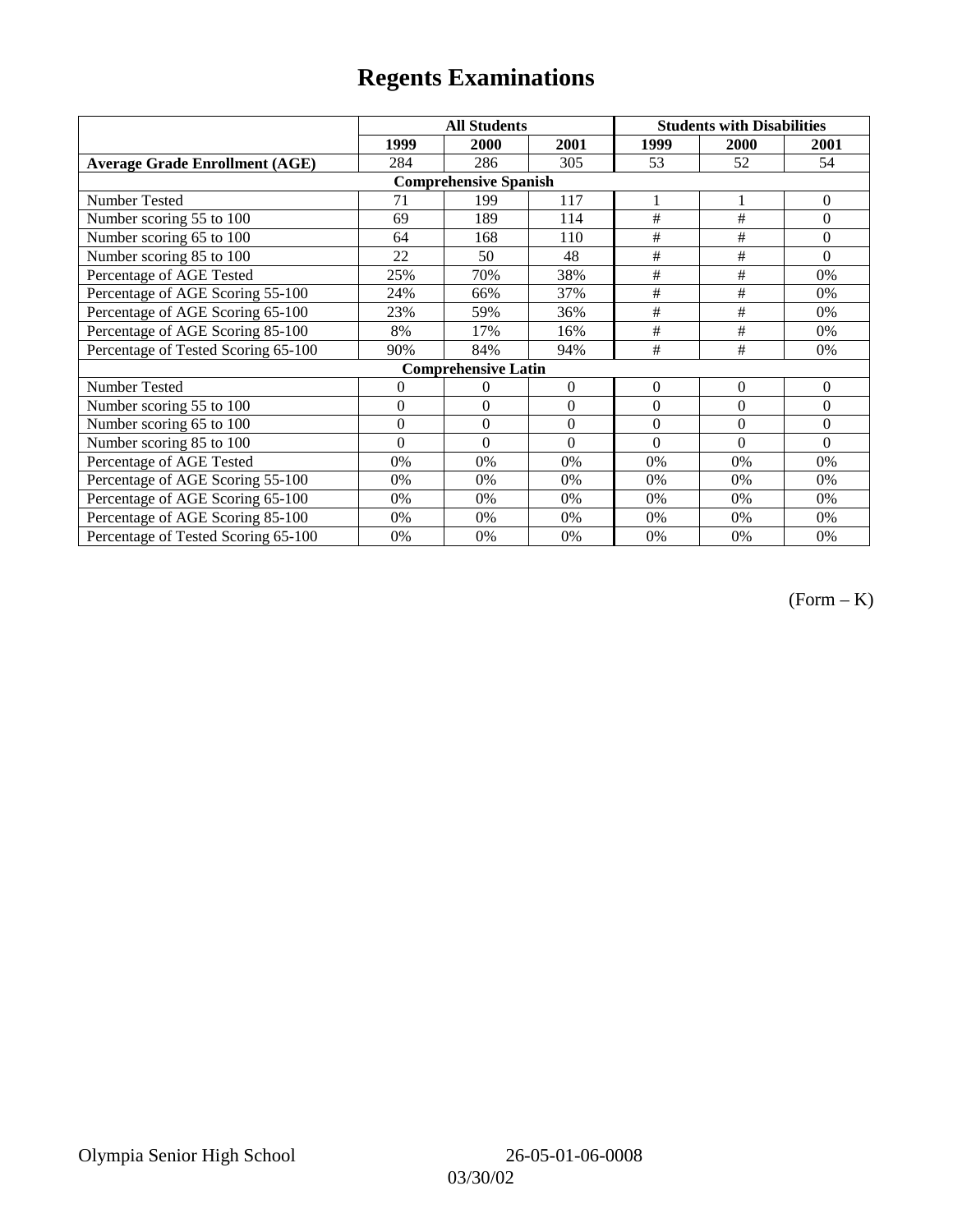|                                       | <b>All Students</b> |                                       |                | <b>Students with Disabilities</b> |                 |                |  |  |
|---------------------------------------|---------------------|---------------------------------------|----------------|-----------------------------------|-----------------|----------------|--|--|
|                                       | 1999                | 2000                                  | 2001           | 1999                              | 2000            | 2001           |  |  |
| <b>Average Grade Enrollment (AGE)</b> | 284                 | 286                                   | 305            | 53                                | 52              | 54             |  |  |
|                                       |                     | Math II                               |                |                                   |                 |                |  |  |
| Number Tested                         | 171                 | 207                                   | 238            | $\overline{c}$                    | 6               | 12             |  |  |
| Number scoring 55 to 100              | 159                 | 188                                   | 203            | #                                 | 6               | 11             |  |  |
| Number scoring 65 to 100              | 143                 | 170                                   | 174            | $\overline{\overline{t}}$         | 6               | 6              |  |  |
| Number scoring 85 to 100              | 67                  | 69                                    | 68             | #                                 | $\overline{3}$  | $\overline{2}$ |  |  |
| Percentage of AGE Tested              | 60%                 | 72%                                   | 78%            | $\overline{\#}$                   | 12%             | 22%            |  |  |
| Percentage of AGE Scoring 55-100      | 56%                 | 66%                                   | 67%            | $\overline{\#}$                   | 12%             | 20%            |  |  |
| Percentage of AGE Scoring 65-100      | 50%                 | 59%                                   | 57%            | $\frac{1}{2}$                     | 12%             | 11%            |  |  |
| Percentage of AGE Scoring 85-100      | 24%                 | 24%                                   | 22%            | $\overline{\#}$                   | 6%              | 4%             |  |  |
| Percentage of Tested Scoring 65-100   | 84%                 | 82%                                   | 73%            | $\overline{\overline{t}}$         | 100%            | 50%            |  |  |
| <b>Math III</b>                       |                     |                                       |                |                                   |                 |                |  |  |
| Number Tested                         | 100                 | 103                                   | 131            | 1                                 | 1               | $\mathbf{0}$   |  |  |
| Number scoring 55 to 100              | 95                  | 100                                   | 124            | $\#$                              | #               | $\mathbf{0}$   |  |  |
| Number scoring 65 to 100              | 87                  | 92                                    | 112            | $\frac{1}{2}$                     | $\#$            | $\mathbf{0}$   |  |  |
| Number scoring 85 to 100              | 37                  | 42                                    | 52             | $\#$                              | $\#$            | $\Omega$       |  |  |
| Percentage of AGE Tested              | 35%                 | 36%                                   | 43%            | $\frac{1}{2}$                     | $\#$            | 0%             |  |  |
| Percentage of AGE Scoring 55-100      | 33%                 | 35%                                   | 41%            | #                                 | $\overline{+}$  | 0%             |  |  |
| Percentage of AGE Scoring 65-100      | 31%                 | 32%                                   | 37%            | $\frac{1}{2}$                     | $\overline{\#}$ | 0%             |  |  |
| Percentage of AGE Scoring 85-100      | 13%                 | 15%                                   | 17%            | $\#$                              | $\overline{+}$  | 0%             |  |  |
| Percentage of Tested Scoring 65-100   | 87%                 | 89%                                   | 85%            | #                                 | #               | 0%             |  |  |
|                                       |                     | Math B (first administered June 2001) |                |                                   |                 |                |  |  |
| Number Tested                         |                     |                                       | $\theta$       |                                   |                 | $\theta$       |  |  |
| Number scoring 55 to 100              |                     |                                       | $\overline{0}$ |                                   |                 | $\theta$       |  |  |
| Number scoring 65 to 100              |                     |                                       | $\overline{0}$ |                                   |                 | $\mathbf{0}$   |  |  |
| Number scoring 85 to 100              |                     |                                       | $\theta$       |                                   |                 | $\mathbf{0}$   |  |  |
| Percentage of AGE Tested              |                     |                                       | 0%             |                                   |                 | 0%             |  |  |
| Percentage of AGE Scoring 55-100      |                     |                                       | 0%             |                                   |                 | 0%             |  |  |
| Percentage of AGE Scoring 65-100      |                     |                                       | 0%             |                                   |                 | 0%             |  |  |
| Percentage of AGE Scoring 85-100      |                     |                                       | 0%             |                                   |                 | 0%             |  |  |
| Percentage of Tested Scoring 65-100   |                     |                                       | 0%             |                                   |                 | 0%             |  |  |

 $(Form - L)$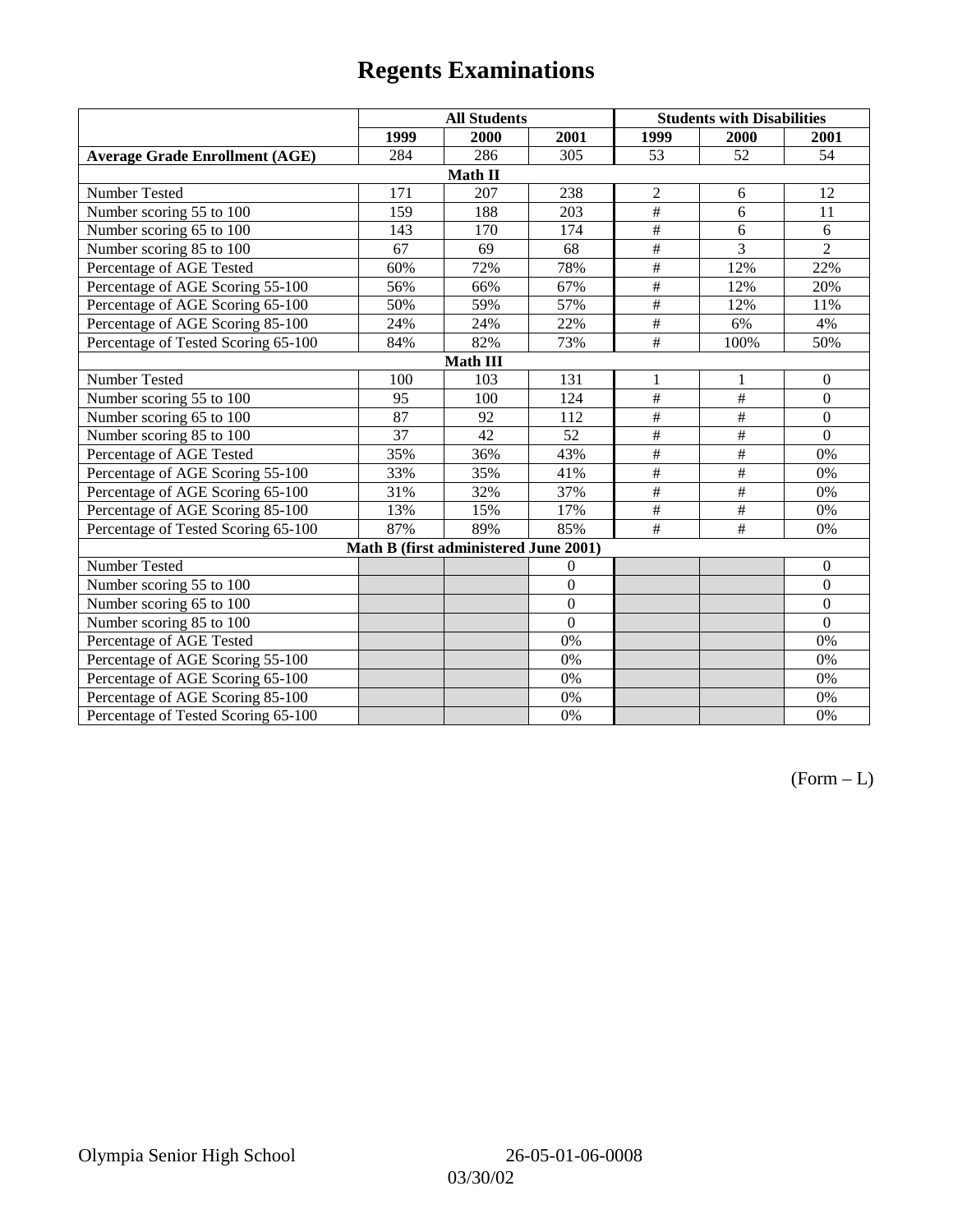|                                                                | <b>All Students</b>                             |                  |                  | <b>Students with Disabilities</b> |                  |                                                  |  |  |
|----------------------------------------------------------------|-------------------------------------------------|------------------|------------------|-----------------------------------|------------------|--------------------------------------------------|--|--|
|                                                                | 1999                                            | 2000             | 2001             | 1999                              | 2000             | 2001                                             |  |  |
| <b>Average Grade Enrollment (AGE)</b>                          | 284                                             | 286              | $\overline{305}$ | $\overline{53}$                   | $\overline{52}$  | 54                                               |  |  |
| Earth Science (last administered January 2001)                 |                                                 |                  |                  |                                   |                  |                                                  |  |  |
| Number Tested                                                  | $\Omega$                                        | $\Omega$         | 3                | $\mathbf{0}$                      | $\theta$         | 1                                                |  |  |
| Number scoring 55 to 100                                       | $\boldsymbol{0}$                                | $\boldsymbol{0}$ | $\#$             | $\mathbf{0}$                      | $\overline{0}$   | $\overline{\#}$                                  |  |  |
| Number scoring 65 to 100                                       | $\Omega$                                        | $\theta$         | $\#$             | $\Omega$                          | $\theta$         | $\overline{\ddot{}}$                             |  |  |
| Number scoring 85 to 100                                       | $\overline{0}$                                  | $\overline{0}$   | $\frac{1}{2}$    | $\overline{0}$                    | $\overline{0}$   | $\#$                                             |  |  |
| Percentage of AGE Tested                                       | 0%                                              | 0%               | $\#$             | 0%                                | 0%               | $\overline{\#}$                                  |  |  |
| Percentage of AGE Scoring 55-100                               | 0%                                              | 0%               | $\#$             | 0%                                | 0%               | $\#$                                             |  |  |
| Percentage of AGE Scoring 65-100                               | 0%                                              | 0%               | $\#$             | 0%                                | 0%               | $\overline{\#}$                                  |  |  |
| Percentage of AGE Scoring 85-100                               | 0%                                              | 0%               | #                | 0%                                | 0%               | $\#$                                             |  |  |
| Percentage of Tested Scoring 65-100                            | 0%                                              | 0%               | #                | $\overline{0\%}$                  | 0%               | $\overline{\#}$                                  |  |  |
| Physical Setting: Earth Science (first administered June 2001) |                                                 |                  |                  |                                   |                  |                                                  |  |  |
| Number Tested                                                  |                                                 |                  | 294              |                                   |                  | 57                                               |  |  |
| Number scoring 55 to 100                                       |                                                 |                  | 266              |                                   |                  | 38                                               |  |  |
| Number scoring 65 to 100                                       |                                                 |                  | 240              |                                   |                  | $\overline{32}$                                  |  |  |
| Number scoring 85 to 100                                       |                                                 |                  | 63               |                                   |                  | 5                                                |  |  |
| Percentage of AGE Tested                                       |                                                 |                  | 96%              |                                   |                  | 106%                                             |  |  |
| Percentage of AGE Scoring 55-100                               |                                                 |                  | 87%              |                                   |                  | 70%                                              |  |  |
| Percentage of AGE Scoring 65-100                               |                                                 |                  | 79%              |                                   |                  | 59%                                              |  |  |
| Percentage of AGE Scoring 85-100                               |                                                 |                  | 21%              |                                   |                  | 9%                                               |  |  |
| Percentage of Tested Scoring 65-100                            |                                                 |                  | 82%              |                                   |                  | 56%                                              |  |  |
|                                                                | <b>Biology (last administered January 2001)</b> |                  |                  |                                   |                  |                                                  |  |  |
| Number Tested                                                  | 205                                             | 8                | 13               | 13                                | $\boldsymbol{0}$ | 4                                                |  |  |
| Number scoring 55 to 100                                       | 199                                             | 6                | 9                | $\overline{12}$                   | $\overline{0}$   | $\overline{\#}$                                  |  |  |
| Number scoring 65 to 100                                       | 181                                             | 5                | $\overline{7}$   | 9                                 | $\boldsymbol{0}$ | $\#$                                             |  |  |
| Number scoring 85 to 100                                       | 41                                              | $\overline{0}$   | $\overline{0}$   | $\overline{2}$                    | $\overline{0}$   | $\#$                                             |  |  |
| Percentage of AGE Tested                                       | 72%                                             | 3%               | 4%               | 25%                               | 0%               | $\#$                                             |  |  |
| Percentage of AGE Scoring 55-100                               | 70%                                             | 2%               | 3%               | 23%                               | 0%               | $\#$                                             |  |  |
| Percentage of AGE Scoring 65-100                               | 64%                                             | 2%               | 2%               | 17%                               | 0%               | $\frac{1}{2}$                                    |  |  |
| Percentage of AGE Scoring 85-100                               | 14%                                             | 0%               | 0%               | 4%                                | 0%               | $\#$                                             |  |  |
| Percentage of Tested Scoring 65-100                            | 88%                                             | 62%              | 54%              | 69%                               | 0%               | $\overline{\#}$                                  |  |  |
| <b>Chemistry</b>                                               |                                                 |                  |                  |                                   |                  |                                                  |  |  |
| Number Tested                                                  | 121                                             | 108              | 131              | $\overline{c}$                    | $\overline{c}$   | $\overline{c}$                                   |  |  |
| Number scoring 55 to 100                                       | 117                                             | 106              | 128              | $\overline{\#}$                   | $\#$             | $\overline{+}$                                   |  |  |
| Number scoring 65 to 100                                       | 97                                              | 97               | 120              | $\overline{\#}$                   | $\#$             | $\#$                                             |  |  |
| Number scoring 85 to 100                                       | 44                                              | 35               | 36               | $\#$                              | $\#$             | $\overline{\#}$                                  |  |  |
| Percentage of AGE Tested                                       | 43%                                             | 38%              | 43%              | $\frac{1}{2}$                     | $\frac{1}{2}$    | $\frac{1}{2}$                                    |  |  |
| Percentage of AGE Scoring 55-100                               | 41%                                             | 37%              | 42%              | $\#$                              | #                | $\overline{\ddot{}}$                             |  |  |
| Percentage of AGE Scoring 65-100                               | 34%                                             | 34%              | 39%              | $\#$                              | $\#$             | $\#$                                             |  |  |
| Percentage of AGE Scoring 85-100                               | 15%                                             | 12%              | 12%              | $\#$                              | $\#$             | $\#$                                             |  |  |
| Percentage of Tested Scoring 65-100                            | 80%                                             | 90%              | 92%              | $\overline{\#}$                   | #                | $\overline{\#}$<br>$(T_{\alpha}$<br>$\mathbf{A}$ |  |  |

(Form – M)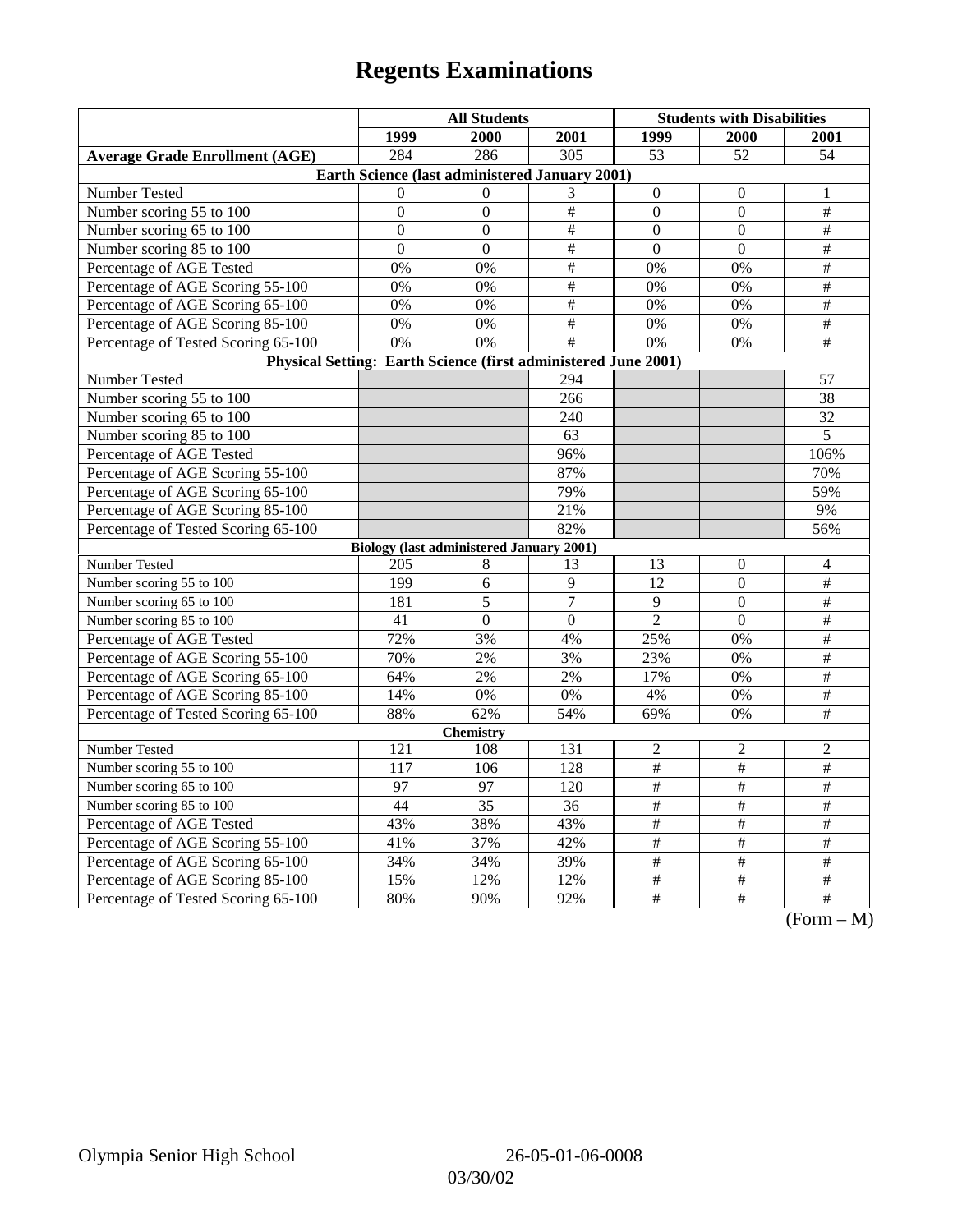|                                                   | <b>All Students</b> |      |      | <b>Students with Disabilities</b> |          |          |  |  |
|---------------------------------------------------|---------------------|------|------|-----------------------------------|----------|----------|--|--|
|                                                   | 1999                | 2000 | 2001 | 1999                              | 2000     | 2001     |  |  |
| <b>Average Grade Enrollment (AGE)</b>             | 284                 | 286  | 305  | 53                                | 52       | 54       |  |  |
| Living Environment (first administered June 2001) |                     |      |      |                                   |          |          |  |  |
| <b>Number Tested</b>                              |                     |      | 264  |                                   |          | 28       |  |  |
| Number scoring 55 to 100                          |                     |      | 264  |                                   |          | 28       |  |  |
| Number scoring 65 to 100                          |                     |      | 258  |                                   |          | 25       |  |  |
| Number scoring 85 to 100                          |                     |      | 51   |                                   |          | $\Omega$ |  |  |
| Percentage of AGE Tested                          |                     |      | 87%  |                                   |          | 52%      |  |  |
| Percentage of AGE Scoring 55-100                  |                     |      | 87%  |                                   |          | 52%      |  |  |
| Percentage of AGE Scoring 65-100                  |                     |      | 85%  |                                   |          | 46%      |  |  |
| Percentage of AGE Scoring 85-100                  |                     |      | 17%  |                                   |          | 0%       |  |  |
| Percentage of Tested Scoring 65-100               |                     |      | 98%  |                                   |          | 89%      |  |  |
| <b>Physics</b>                                    |                     |      |      |                                   |          |          |  |  |
| Number Tested                                     | 83                  | 59   | 47   |                                   | $\theta$ | $\theta$ |  |  |
| Number scoring 55 to 100                          | 83                  | 59   | 47   | #                                 | $\theta$ | $\theta$ |  |  |
| Number scoring 65 to 100                          | 77                  | 58   | 46   | #                                 | $\theta$ | $\theta$ |  |  |
| Number scoring 85 to 100                          | 22                  | 27   | 19   | #                                 | $\Omega$ | $\Omega$ |  |  |
| Percentage of AGE Tested                          | 29%                 | 21%  | 15%  | #                                 | 0%       | 0%       |  |  |
| Percentage of AGE Scoring 55-100                  | 29%                 | 21%  | 15%  | $\#$                              | 0%       | 0%       |  |  |
| Percentage of AGE Scoring 65-100                  | 27%                 | 20%  | 15%  | #                                 | 0%       | 0%       |  |  |
| Percentage of AGE Scoring 85-100                  | 8%                  | 9%   | 6%   | #                                 | $0\%$    | $0\%$    |  |  |
| Percentage of Tested Scoring 65-100               | 93%                 | 98%  | 98%  | #                                 | 0%       | 0%       |  |  |

 $(Form - N)$